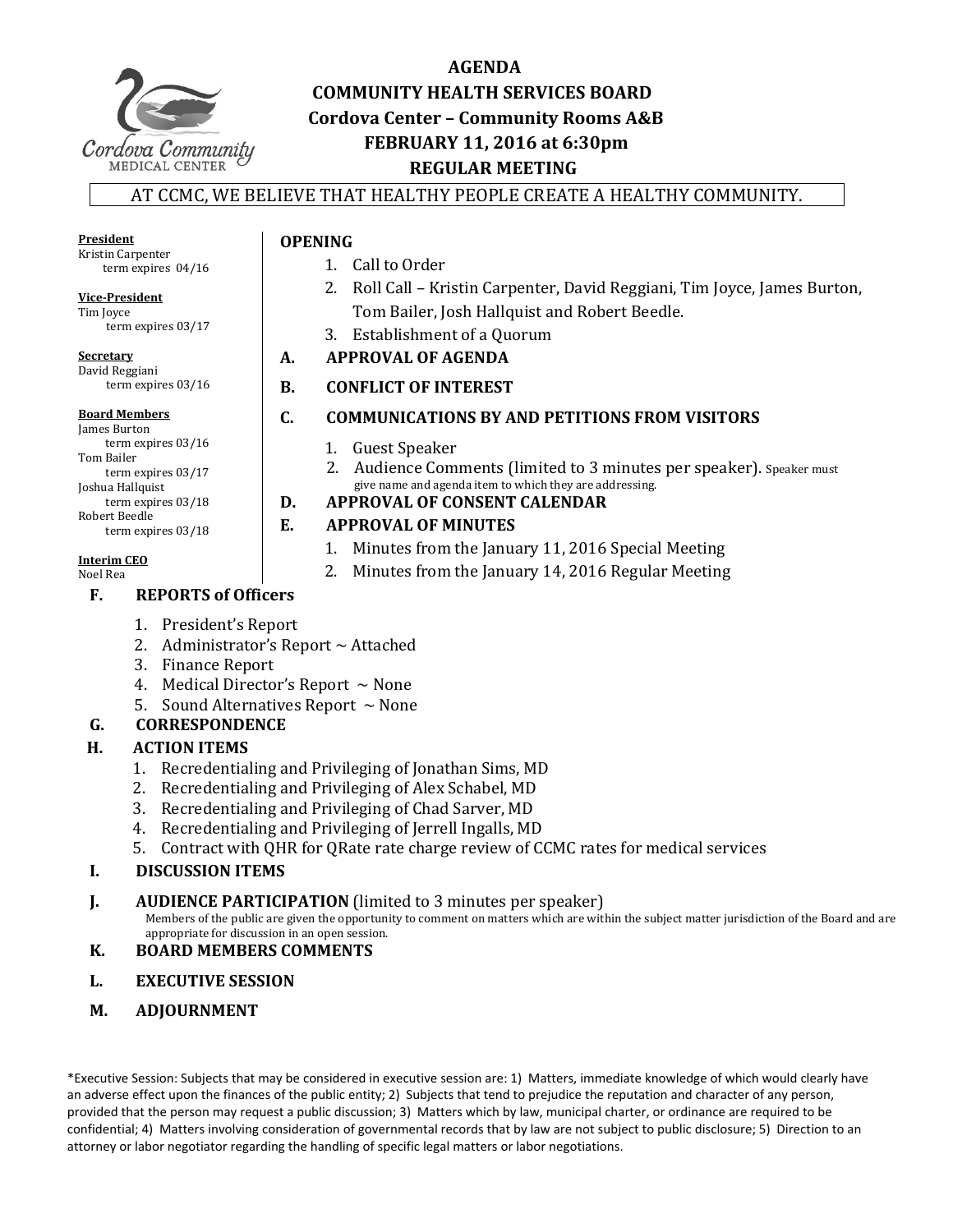# **Minutes Community Health Services Board Cordova Center – Community Rooms A & B January 11, 2015 to follow City Council Special Meeting**

### **I. CALL TO ORDER AND ROLL CALL –**

**Kristin Carpenter** called the HSB special meeting to order at 7:22 pm. Board members present: **Kristin Carpenter, Tim Joyce** (telephonically)**, James Burton, Tom Bailer, Josh Hallquist and Robert Beedle.** 

A quorum was established. CCMC staff present: Stephen Sundby, CEO and Kevin Byrd, Radiology Technologist

## **II. APPROVAL OF AGENDA**

 **M/Beedle S/Burton** "move to approve the agenda." Vote on motion: 6 yeas, 0 nays, 1 absent. Reggiani absent; Carpenter-yes; Burton-yes; Joyceyes; Bailer-yes; Beedle-yes and Hallquist-yes. Motion was approved.

## **III. CONFLICT OF INTEREST ~ None**

## **IV. COMMUNICATIONS BY AND PETITIONS FROM VISITORS**

- **Guest Speakers ~ None**
- **Audience Comments ~ None**

## **V. APPROVAL OF CONSENT CALENDAR ~ None**

**VI. REPORTS AND CORRESPONDENCE President's Report ~ None Administrator's Report ~ None Finance Report ~ None Medical Director's Report ~ None** 

#### **VII. ACTION ITEMS**

## **1. Review of Interim CEO Candidates for CCMC, possible selection of preferred candidate.**

The Health Service Board was waiting to make a formal selection until such time as HSB Members David Reggiani and Robert Beedle were able to listen to the recorded interview of both potential candidates and provide their individual input.

The board had a brief discussion and this item will be on the January  $14<sup>th</sup>$  2016 HSB Meeting.

#### **VIII. DISCUSSION ITEMS**

#### **IX. AUDIENCE PARTICIPATION ~ None**

#### **X. BOARD MEMBERS COMMENTS ~ None**

#### **XI. Executive Session ~ None**

#### **XII. ADJOURNMENT** –

**M/Hallquist S/Burton** "I Move to adjourn the meeting." **Carpenter** declared the meeting adjourned at 7:33pm.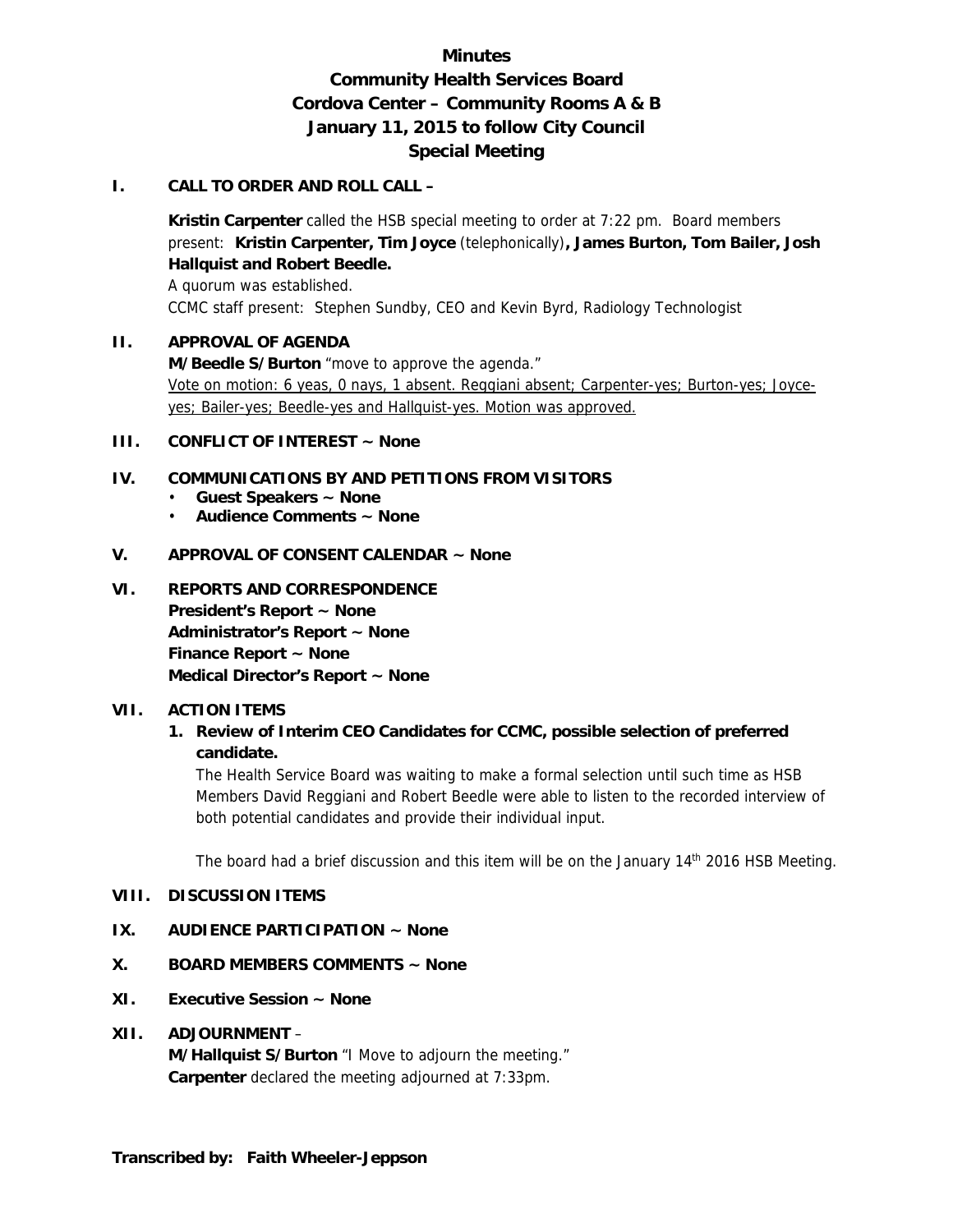## **Minutes Community Health Services Board Cordova Center – Community Rooms A & B January 14, 2016 at 7:00pm Regular Meeting**

### **I. CALL TO ORDER AND ROLL CALL –**

**Kristin Carpenter** called the HSB special meeting to order at 7:00pm. Board members present: **Kristin Carpenter, David Reggiani, Tim Joyce** (telephonically)**, James Burton, Tom Bailer, Josh Hallquist, and Robert Beedle** (arrived at 7:32pm)**.** 

A quorum was established.

CCMC staff present: Stephen Sundby, CEO; Randy Apodaca, Rehab Director; and Kevin Byrd, Radiology Tech.

## **II. APPROVAL OF AGENDA**

 **M/Bailer S/Burton** "move to approve the agenda." Carpenter asked that Action Item #6 on the Agenda be moved to Action Item #3. Vote on motion: 6 yeas, 0 nays, 1 absent. Beedle-absent; Carpenter-yes; Reggiani-yes; Joyceyes; Bailer-yes; Beedle-yes and Hallquist-yes. Motion was approved.

#### **III. CONFLICT OF INTEREST ~ None**

## **IV. COMMUNICATIONS BY AND PETITIONS FROM VISITORS**

- **Guest Speakers ~** None
- **Audience Comments ~** None

## **V. APPROVAL OF CONSENT CALENDAR**

#### **M/Bailer S/Hallquist "move to approve the consent calendar."**

ADM 102, ADM 702, ADM 104, ADM 105, ADM 106, ADM 107, ADM 201, ADM 202, ADM 203, ADM 204, ADM 801, CC 101, CC 102, CC 103, CC 104, CC 105, CC 106, CC 107, CC 202. Vote on motion: 6 yeas, 0 nays, 1 absent. Beedle-absent; Carpenter-yes; Reggiani-yes; Joyceyes; Bailer-yes; Beedle-yes and Hallquist-yes. Motion was approved.

#### **VI. APPROVAL OF MINUTES**

## **M/ Burton S/ Bailer "move to approve the minutes as amended"**

Vote on motion: 6 yeas, 0 nays, 1 absent. Beedle-absent; Carpenter-yes; Reggiani-yes; Joyceyes; Bailer-yes; Beedle-yes and Hallquist-yes. Motion was approved.

## **VII. REPORTS OF OFFICERS**

**President's Report ~ Carpenter** reported that she had been in touch with Ron Vigus and that she would talk more about the 2 Interim CEO candidates. And Stephen can update everyone on the search for the CFO.

**Administrator's Report ~ Stephen Sundby** reported that the LTC Survey had just completed and we were told by the Surveyors that we had a "very good" survey, better than they had anticipated. We will be the first facility in the State to submit our Plan of Correction electronically. We have a permanent female provider signed and she will be arriving the last week of March. We are still actively looking to fill the following positions, DON, LTC Coordinator, we have four open RN positions, Medical Social Worker, Physical Therapist, Medical Technologist and a Quality person. Travelers right now are one RN, 4 LPN's, 1 Physical Therapist and a Medical Technologist.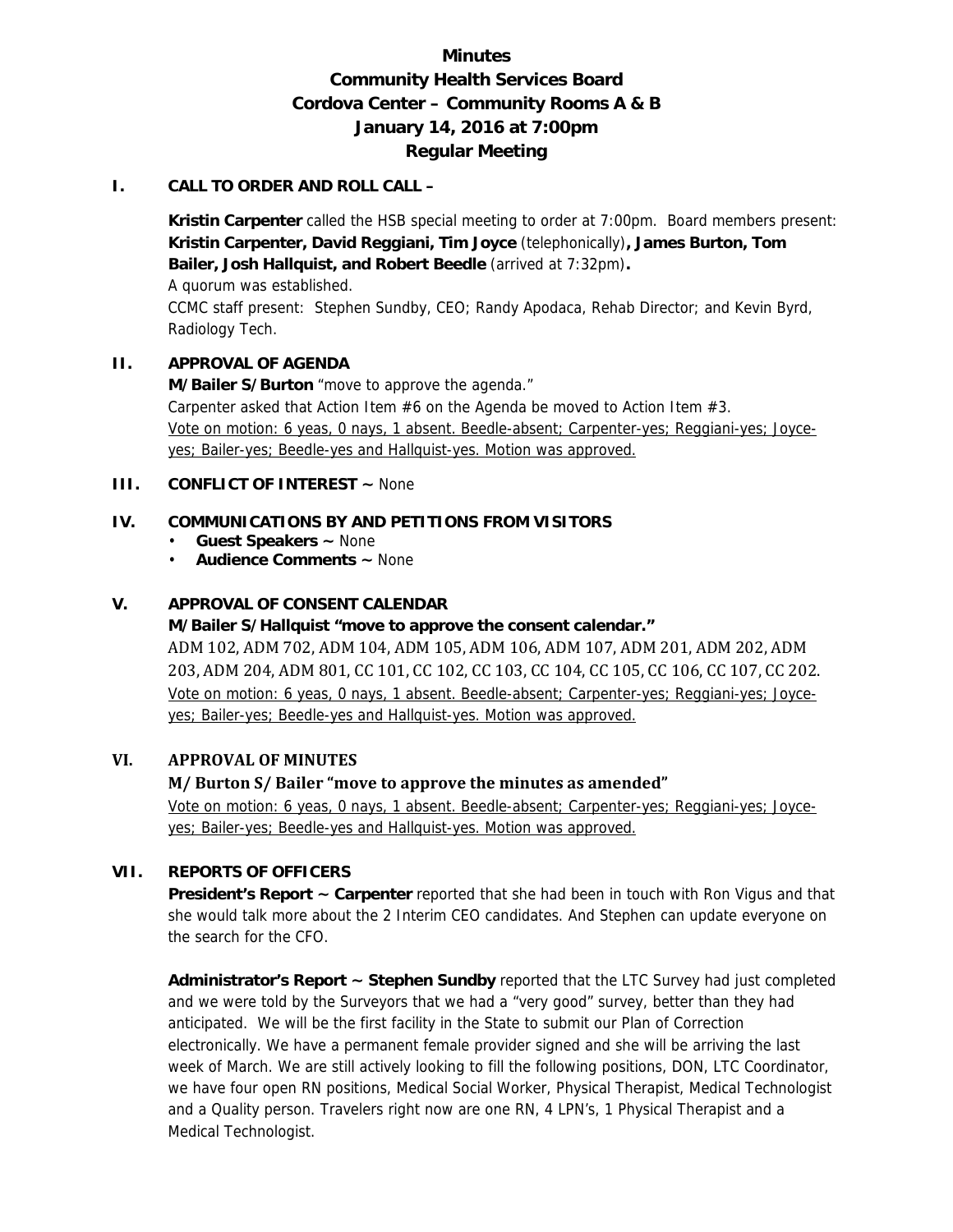## **Finance Report ~ Finance Report was included in the packet.**

**Medical Director's Report ~** Dr. Blackadar reported that at the next HSB meeting he will be providing a more detailed report. Dr. Blackadar stated that the facility is continuing to monitor provider response time, on average it is less than 10 minutes and the number of verbal orders given. . The Medical Staff goals for this year include emergency medical training for nurse's and support staff. I am also researching the possibility of working to achieve Level IV trauma certification and participation in the regional trauma network. This will not be a quick or easy process, rather a yearlong goal.

## **VIII. CORRESPONDENCE**

Hardcopies of Quorum's QView December 2015 and QHR Board Minutes were provided in the packet.

## **IX. ACTION ITEMS**

## **1. Credentialing and Privileging of Dr. Stuart Embury.**

**M/Bailer S/Hallquist "move to approve the credentialing and privileging of Stuart Embury, MD."**

Vote on motion: 7 yeas, 0 nays, Carpenter-yes; Reggiani-yes; Joyce-yes; Burton-yes; Baileryes; Beedle-yes and Hallquist-yes. Motion was approved.

## **2. Update the CCMC check signers**

**M/Burton S/Bailer** "move to approve a resolution of the Cordova Health Services Board designating the representatives authorized for signing checks, non-check payroll tax payment, and cash transfers for Cordova Community Medical Center." Vote on motion: 7 yeas, 0 nays, Carpenter-yes; Reggiani-yes; Joyce-yes; Burton-yes; Baileryes; Beedle-yes and Hallquist-yes. Motion was approved.

### **3. Select candidate for Interim CEO in person interview.**

**M/Joyce S/Reggiani** "I move to select Noel Rea as Interim CEO for CCMC." Vote on motion: 7 yeas, 0 nays, Carpenter-yes; Reggiani-yes; Joyce-yes; Burton-yes; Baileryes; Beedle-yes and Hallquist-yes. Motion was approved.

#### **4. Funding for Rehab Medical Vacuum System.**

**M/Reggiani S/Beedle** "I move to refer back to staff." Vote on motion: 5 yeas, 2 nays, Carpenter-yes; Reggiani-yes; Joyce-yes; Burton-no; Baileryes; Beedle-yes and Hallquist-no. Motion was approved.

**5. Request for \$450,000 from City of Cordova to assist with CCMC cash flow shortage.** 

Refer back to staff

**6. Shall the City contract with QHR for QRate rate charge review of CCMC rates for medical services.** 

**M/Reggiani S/Beedle "**I move to refer back to staff." Vote on motion: 7 yeas, 0 nays, Carpenter-yes; Reggiani-yes; Joyce-yes; Burton-yes; Baileryes; Beedle-yes and Hallquist-yes. Motion was approved.

### **X. DISCUSSION ITEMS**

## **1. Sound Alternatives Advisory Board.**

**Joyce** suggested that staff could draw up what they see as needed and offer that up as a Code change to Council.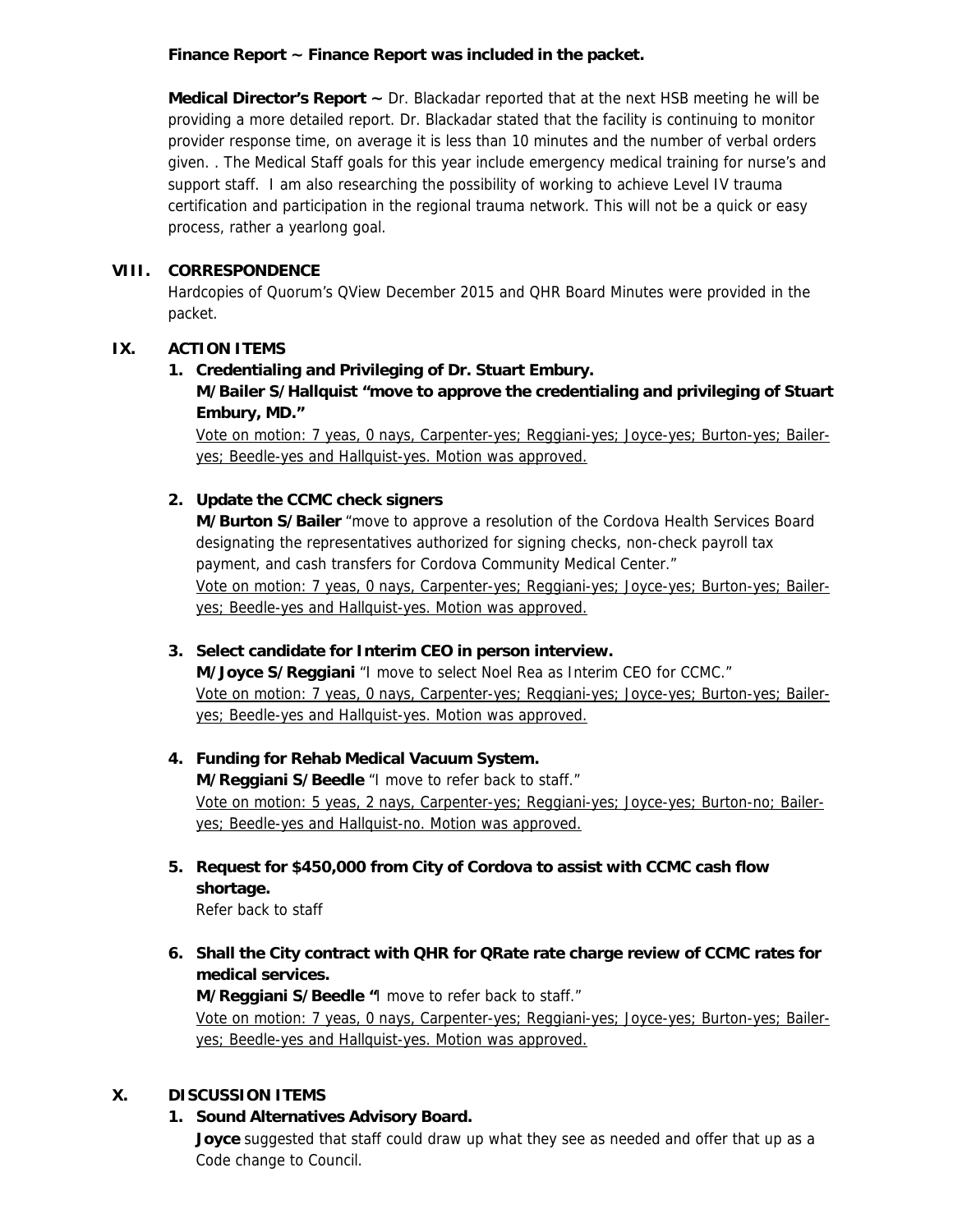**Stephen Sundby** defined the term 'consumers' in regards to the members of the Sound Alternatives Advisory Board.

### **2. Purchase of handheld Ultrasound machine.**

The Board had a lengthy discussion regarding the handheld Ultrasound machine and all concurred that Dr. Blackadar should be reimbursed for purchasing it for the facility. The proper mechanism in which repayment to Dr. Blackadar was unclear to the Board at this time, whether it be fundraising efforts, list it on the cost report and do a cost reimbursement or from hospital funds.

**Carpenter** suggested that when the new Interim CEO gets here that he could start compiling an equipment plan and a capital plan and then we can start to prioritize what would be the time horizon to pay you back sooner.

### **XI. AUDIENCE PARTICIPATION** - None

#### **XII. BOARD MEMBERS COMMENTS**

**Joyce -** wanted to thank staff for being her tonight and Dr Blackadar for the information in his report. Again, I find the reports very helpful and informative, and as a part of the Board in our role I really appreciate that information.

**Burton** – I liked seeing all of the information, it was kind of a big meeting, bigger than I had thought it would be when we set it up. I didn't want anyone to feel like we weren't taking care of the financial issues on here. I just think that if we can get one more person in the loop that needs to be in the loop that would help a lot.

**Hallquist** – I'd like to thank staff, and thank Dr. Blackadar for taking the bull by the horns and taking care of us.

**Bailer** – I'd echo all of the comments.

**Reggiani –** Same here.

**Beedle** – Enough said.

**Carpenter** – Ditto, thank you very much, everybody.

## **XIII. Executive Session**

**M/Bailer S/Reggiani** "I move to go into Executive Session regarding matters, immediate knowledge of which would clearly have an adverse effect upon the finances of the public entity". **At 8:46pm** 

## **XIX. ADJOURNMENT** –

**M/Reggiani S/Hallquist** "I Move to adjourn the meeting." **Carpenter** declared the meeting adjourned at 9:08pm.

**Prepared by: Faith Wheeler-Jeppson**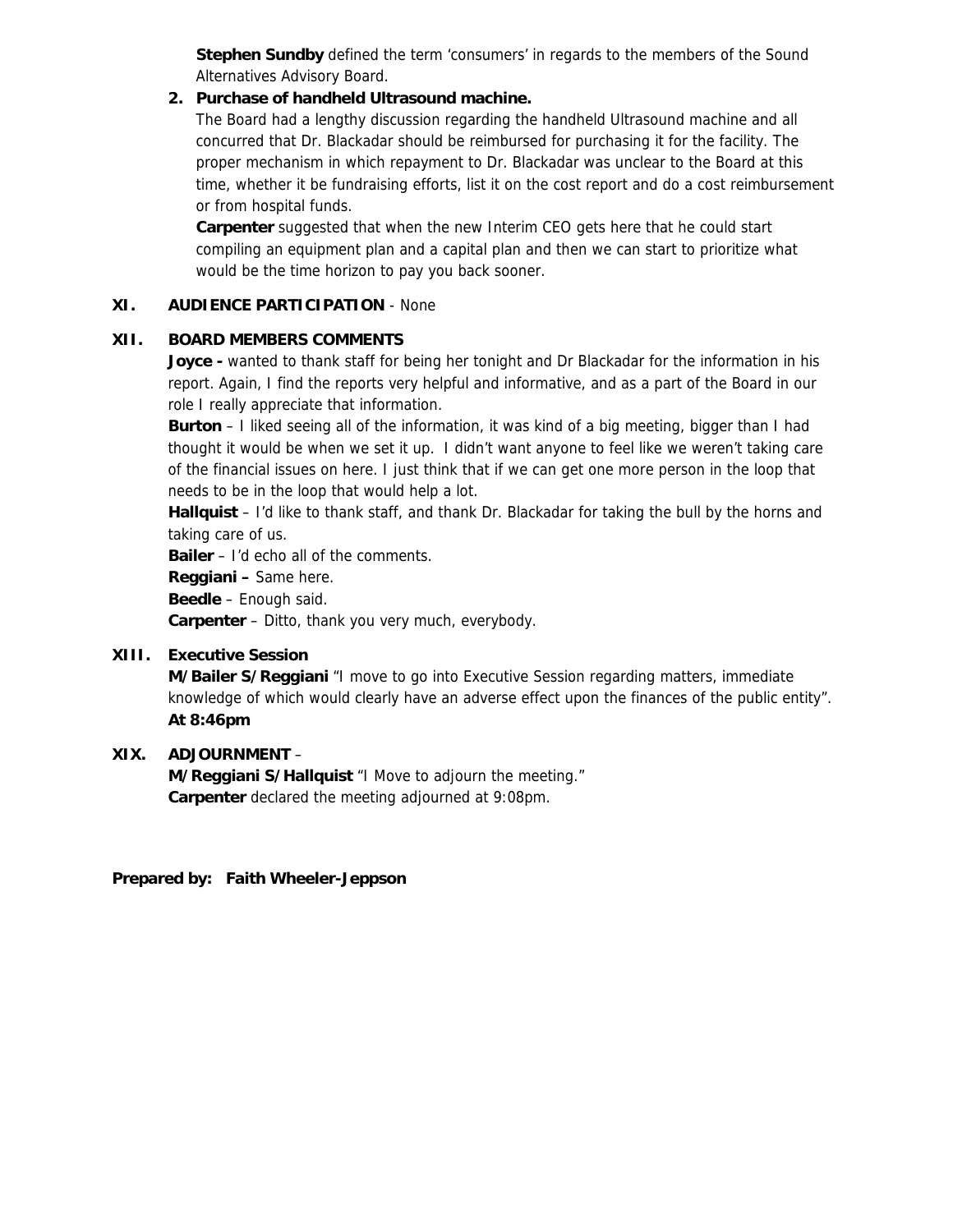

**Date:** February 9, 2016 **To:** Health Services Board **From:** Noel D. Rea, MBA, NHA, CCMC Interim CEO **RE:** CEO Report

## **1. Long Term Care survey (CAH)**

 We have received final (February 5, 2016) approval for the Plan of Correction (POC) for Life Safety tags and are working one two remaining tags for the LTC survey. These are expected to be resolved before Thursday's meeting.

## **2. Budget/Finance**

- Sustainable Budget Developing accurate budget with costs and expenses based on 2015. We expect to have a budget meeting with board in March.
- Closeout 2015 Not complete, Cost Report Year so we are focusing on including any and all costs for consideration in setting our new small facility rate agreement.
- Group Purchasing Organization Supply Chain Review process is underway. Many of CCMC purchases were not benefiting from Group Purchasing Organization (GPO) pricing. CCMC has signed with GPO (Amerinet) and will systematically reviewing all agreements/pricing to ensure lowest possible price.

#### **3. Recruitment**

• Recruitment – Among other issues the ongoing use of travelers is not cost effective and impacts the continuity of care for our residents and the community. A review of historical efforts at recruiting is underway and recruitment firms are being contacted and evaluated.

## **4. Staffing**

- New Hires
	- 1. Physician (Start date of April 4, 2016)
	- 2. Medical Social Worker
	- 3. Hired local RN as casual staff for Restorative RN for LTC
	- 4. 3 Unit Clerks
	- 5. 1 CNA

 $\sim$  Healthy People Create a Healthy Community  $\sim$